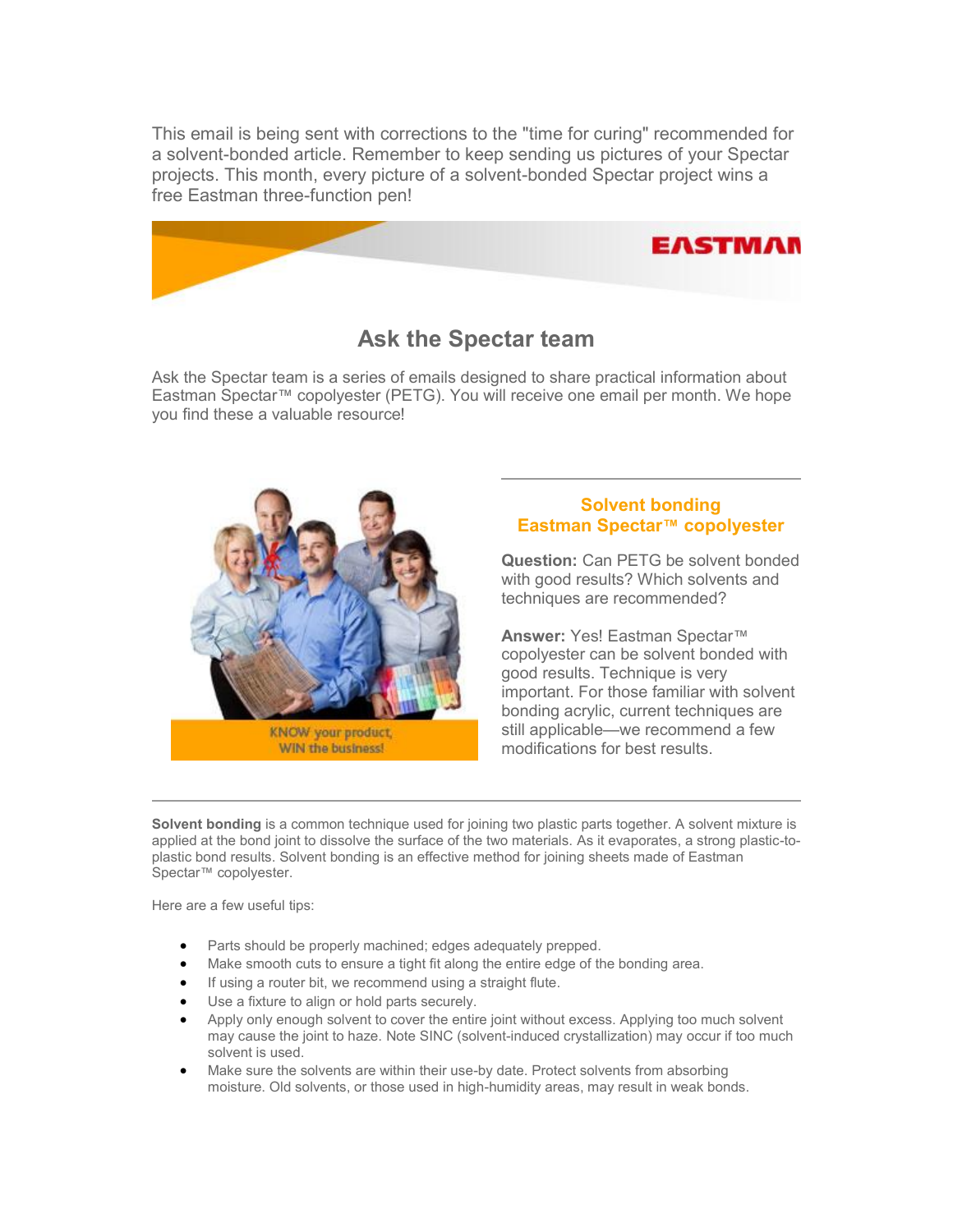- Use a 22-gauge syringe, or smaller, to enhance capillary action.
- Apply slight pressure to parts to eliminate bubbles at the joint.
- Allow sufficient time for curing:

 Green time = 60–90 seconds (amount of time required before a part can be moved after bonding) "Strong to the touch" = 8–10 minutes (amount of time required before additional parts can be added) Total cure time = 24 hours (amount of time it takes for a bond to cure)

Typical solvents used are methyl ethyl ketone (MEK), tetrahydrofuran (THF), cyclohexanone, methylene chloride, ethyl acetate, and blends of MEK and methylene chloride.



**This display box was created using the solvent bonding process.**



**View the video below to see solvent bonding in action!**



**Share this information with your customers and colleagues!**

**Do you have a question about Eastman Spectar™ copolyester? Reply to this email to Ask the Spectar team!**